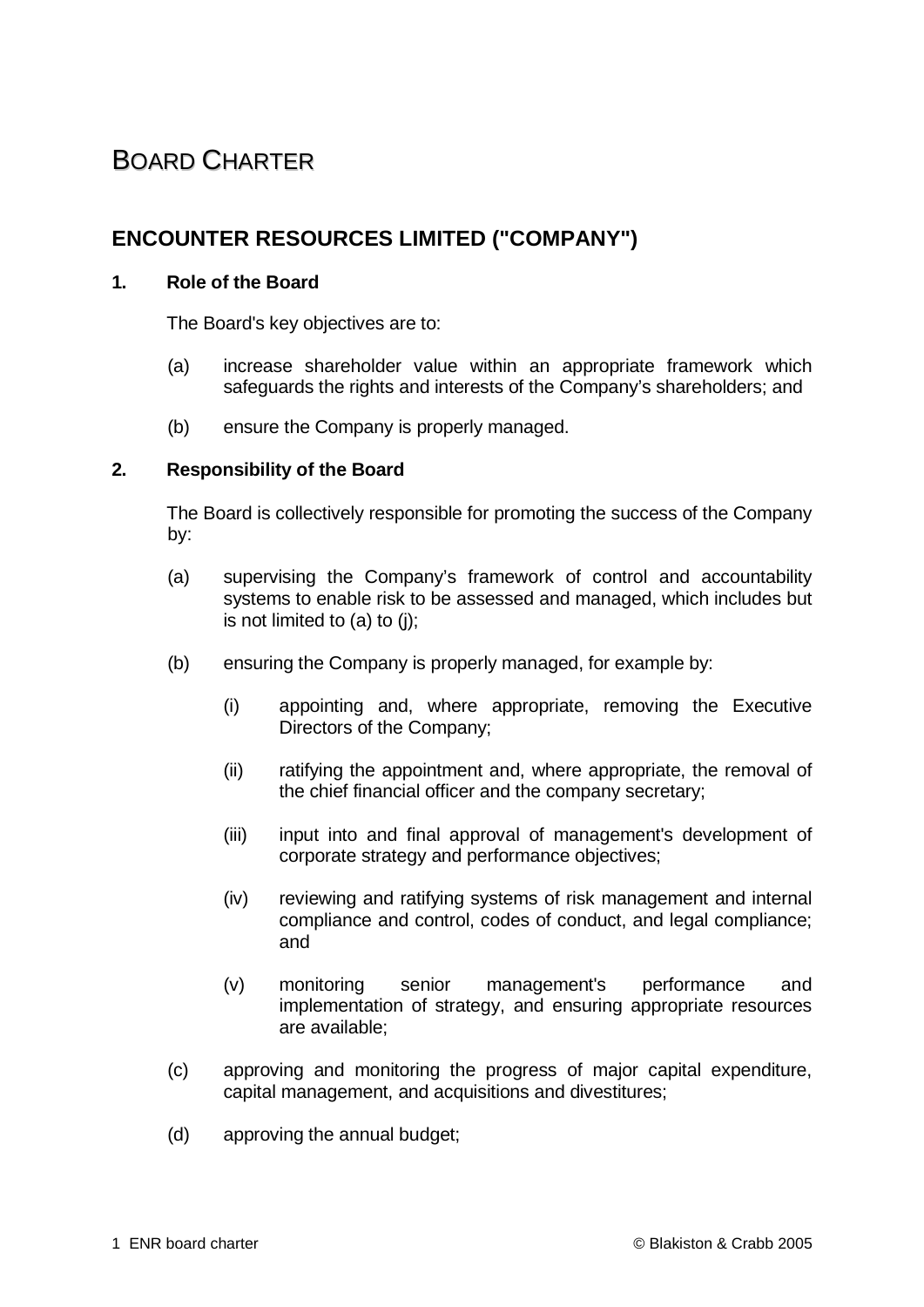- (e) monitoring the financial performance of the Company;
- (f) approving and monitoring financial and other reporting;
- (g) providing overall corporate governance of the Company, including conducting regular reviews of the balance of responsibilities within the Company to ensure division of functions remain appropriate to the needs of the Company;
- (h) appointing the external auditor (where applicable, based on recommendations of the Audit Committee) and the appointment of a new external auditor when any vacancy arises, provided that any appointment made by the Board must be ratified by shareholders at the next annual general meeting of the Company;
- (i) liaising with the Company's external auditors and Audit Committee (where there is a separate Audit Committee); and
- (j) monitoring and ensuring compliance with all of the Company's legal obligations, in particular those obligations relating to the environment, native title, cultural heritage and occupational health and safety.

The Board must convene regular meetings with such frequency as is sufficient to appropriately discharge its responsibilities.

The Board may not delegate its overall responsibility for the matters listed above however, it may delegate related day-to-day activities provided those matters do not exceed the Materiality Threshold as defined below.

### **3. Materiality Threshold**

The Board has agreed on the following guidelines for assessing the materiality of matters:

### *Materiality – Quantitative*

#### *Balance sheet items*

Balance sheet items are material if they have a value of more than 10% of proforma net asset.

#### *Profit and loss items*

Profit and loss items are material if they will have an impact on the current year operating result of 10% or more.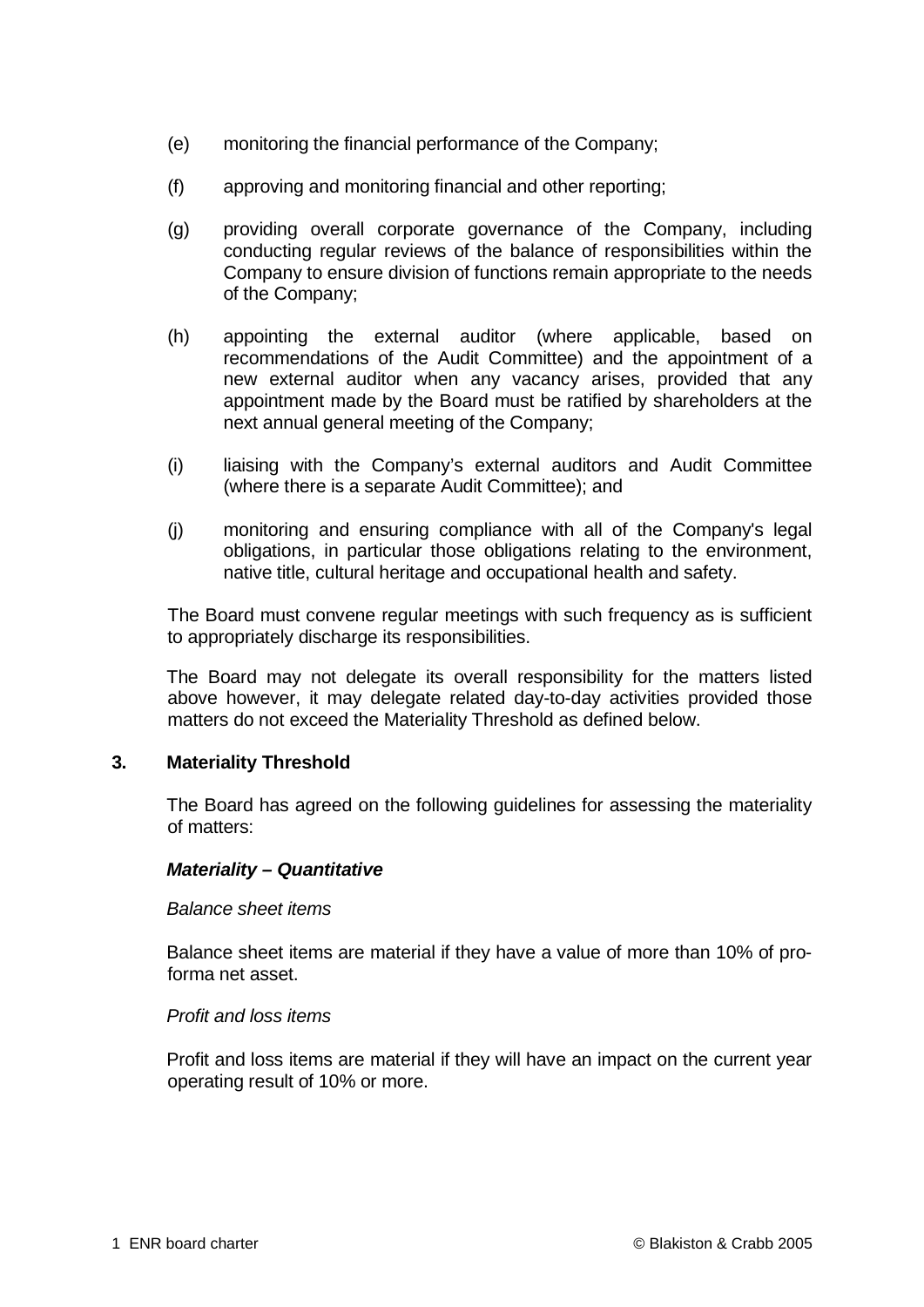#### *Materiality – Qualitative*

Items are also material if:

- (a) they impact on the reputation of the Company;
- (b) they involve a breach of legislation;
- (c) they are outside the ordinary course of business;
- (d) they could affect the Company's rights to its assets;
- (e) if accumulated they would trigger the quantitative tests;
- (f) they involve a contingent liability that would have a probable effect of 10% or more on balance sheet or profit and loss items; or
- (g) they will have an effect on operations which is likely to result in an increase or decrease in net income or dividend distribution of more than 10%.

#### *Material Contracts*

Contracts will be considered material if:

- (a) they are outside the ordinary course of business;
- (b) they contain exceptionally onerous provisions in the opinion of the Board;
- (c) they impact on income or distribution in excess of the quantitative tests;
- (d) there is a likelihood that either party will default, and the default may trigger any of the quantitative tests;
- (e) they are essential to the activities of the Company and cannot be replaced, or cannot be replaced without an increase in cost of such a quantum, triggering any of the quantitative tests;
- (f) they contain or trigger change of control provisions;
- (g) they are between or for the benefit of related parties; or
- (h) they otherwise trigger the quantitative tests.

Any matter which falls within the above guidelines is a matter which triggers the materiality threshold ("**Materiality Threshold**").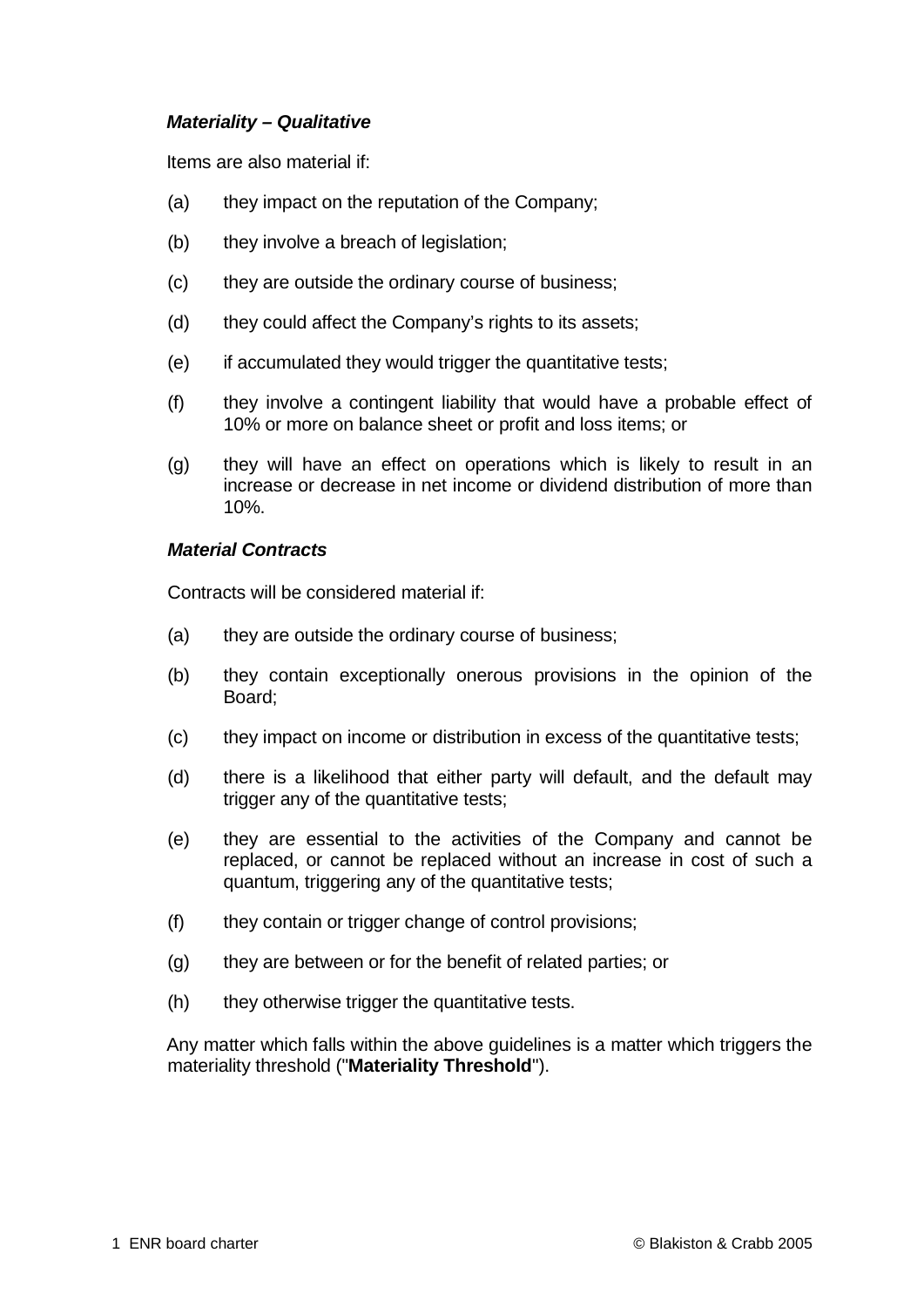## **4. The Chairperson**

The chairperson is responsible for leadership of the Board, for the efficient organisation and conduct of the Board's function and for the briefing of all directors in relation to issues arising at Board meetings. The chairperson is also responsible arranging Board performance evaluation.

#### **5. Independent Directors**

It is a priority of the Board to achieve an appropriate balance between independent and non-independent representation on the Board. In making this determination, the Board takes into account the required skills and experience required, in the context of the Company's operations and activities from time to time. In determining whether or not the directors are independent, the Board applies the criteria as set out in the ASX Principles of Good Corporate Governance and Best Practice Recommendations.

Any independent directors, along with all directors, are responsible for the reviewing and challenging executive performance. They are also responsible for contributing to the development of strategy.

#### **6. The Managing Director**

The Managing Director is responsible for running the affairs of the Company under delegated authority from the Board and to implement the policies and strategy set by the Board. In carrying out his/her responsibilities the Managing Director must report to the Board in a timely manner and ensure all reports to the Board present a true and fair view of the Company's financial condition and operational results.

The Managing Director is responsible for implementing the risk management processes for the Company as delegated by the Board, and is the key individual for communication with security holders and other stakeholders.

## **7. Role and Responsibility of Management**

The role of management is to support the Managing Director and implement the running of the general operations and financial business of the Company, in accordance with the delegated authority of the Board.

Management is responsible for reporting all matters which fall within the Materiality Threshold at first instance to the Managing Director or, if the matter concerns the Managing Director, then directly to the chairperson or the lead independent director, as appropriate.